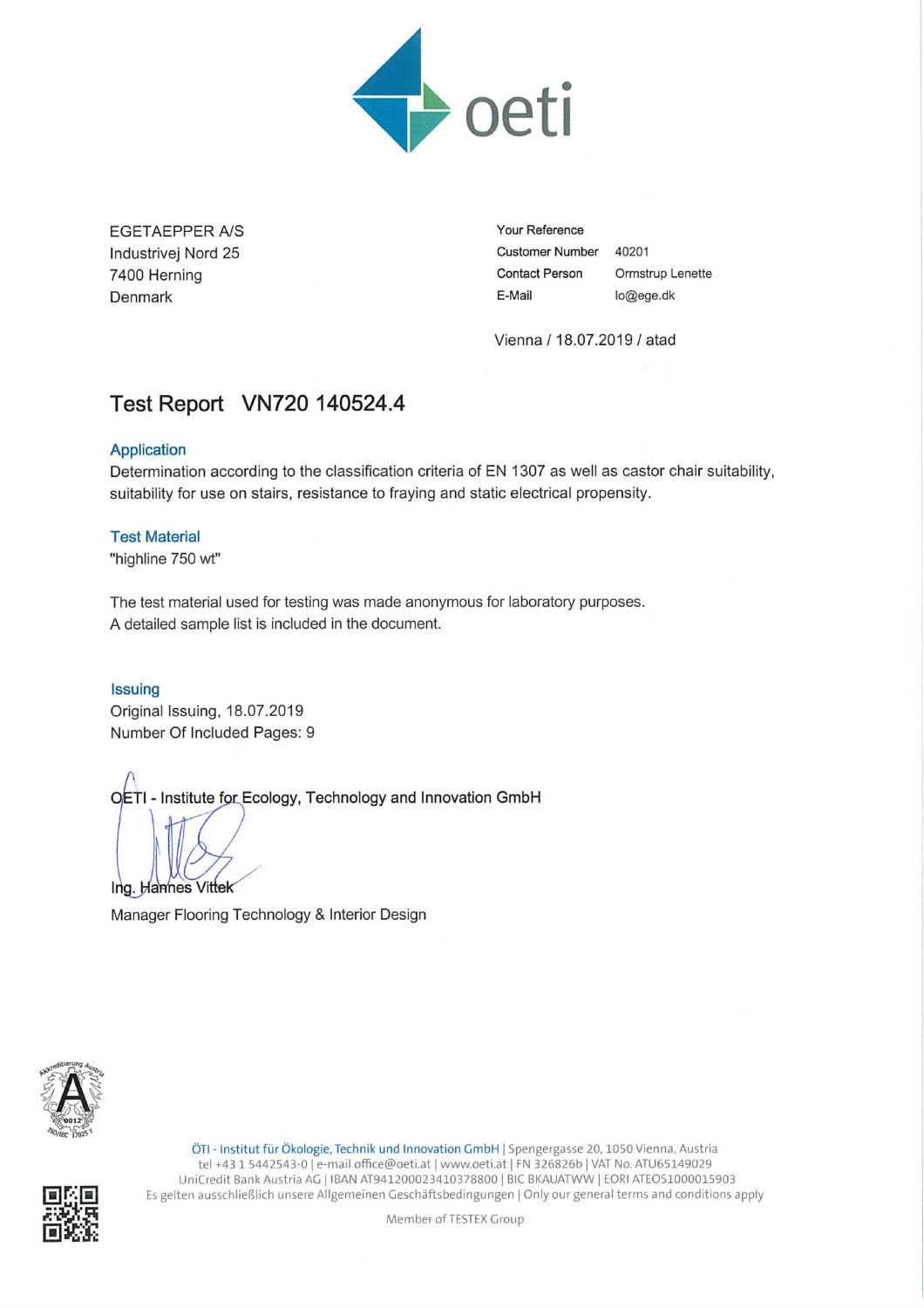

# 1 Application

| Date of Order | <b>Scope of Order</b>                                                             |  |  |
|---------------|-----------------------------------------------------------------------------------|--|--|
| 24.06.2019    | Summarized test report - EN 1307 Annex B                                          |  |  |
|               | Description Of Specimen - Textile Floor Coverings - EN 1307                       |  |  |
|               | Mass Per Unit Area - ISO 8543 Textile Floor Coverings                             |  |  |
|               | Mass Per Unit Area - ISO 8543 Pile Layer Of Textile Floor Coverings               |  |  |
|               | Thickness Of Textile Floor Coverings - ISO 1765                                   |  |  |
|               | Thickness Wear Layer Of Textile Floor Coverings - ISO 1766                        |  |  |
|               | Pile Density - ISO 8543                                                           |  |  |
|               | Number Of Tufts Or Loops - ISO 1763                                               |  |  |
|               | Mass Loss - Lisson Pedal Wheel Methode - EN ISO 12951, Test A (EN 1963, Test A)   |  |  |
|               | Basic requirements - EN 1307 - Textile floor covering with cut pile               |  |  |
|               | Changes in Appearance - Drum Test - ISO 10361 Method A / ISO 9405                 |  |  |
|               | Classification - EN 1307 - Textile floor covering with pile                       |  |  |
|               | Suitability For Use On Stairs - EN ISO 12951, Test B (EN 1963, Test B)            |  |  |
|               | Resistance To Fraying - EN 1814                                                   |  |  |
|               | Castor Chair Suitability Of Textile Floor Coverings - EN 985 Methode A / ISO 9405 |  |  |
|               | Static Electrical Propensity - Walking Test - ISO 6356                            |  |  |

# 2 Samples

| I No. | I Receipt  | <b>Sample Identification</b> |
|-------|------------|------------------------------|
|       | 05.06.2019 | "highline 750 wt"            |

(Unless otherwise stated samples are provided by the customer.)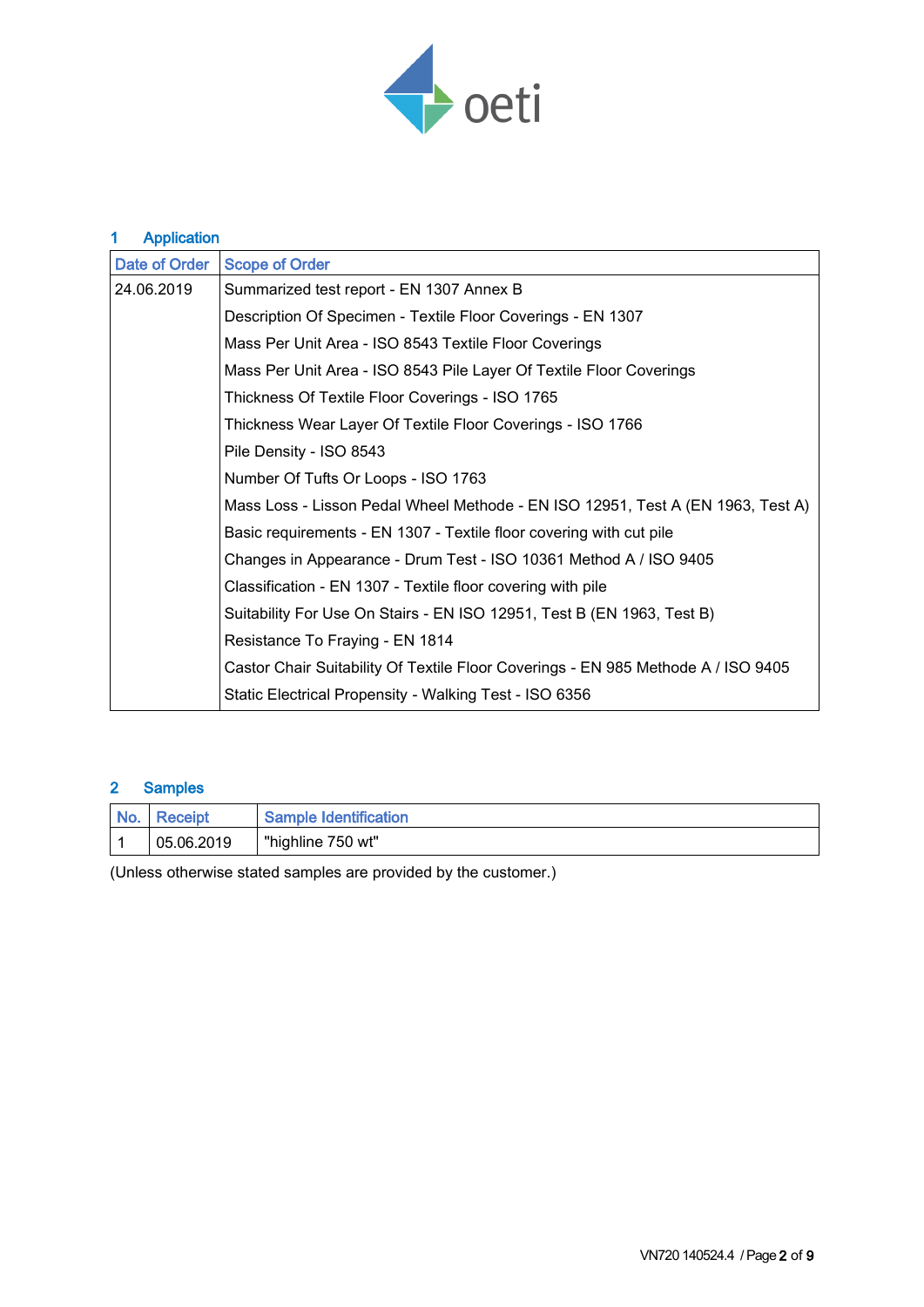

# 3 Tests Performed / Results

|                                              |                              | #1 "highline 750 wt"                              |
|----------------------------------------------|------------------------------|---------------------------------------------------|
| Summarized test report                       |                              |                                                   |
| EN 1307 Annex B                              |                              |                                                   |
| • Identification, basic information          |                              |                                                   |
| Product name                                 | "highline 750 wt"            |                                                   |
| Manufacturer / User                          |                              | <b>EGETAEPPER A/S</b>                             |
| Type of face side                            |                              | Cut Pile (according to B.2.2: A1)                 |
| Manufacturing procedure                      |                              | Tufted (according to B.2.1: M5)                   |
| Backing                                      |                              | Textile Backing (according to B.2.4: S10)         |
| Type of floor covering                       |                              | Pile Carpet                                       |
| Base                                         |                              | Non-woven (according to B.2.3: P3)                |
| Colouration                                  |                              | multicolored unpatterned (according to B.2.5: C3) |
| Dimensions                                   |                              | <b>Rolls</b>                                      |
| Fibres of pile                               |                              | 100% Polyamide                                    |
| • Construction                               |                              |                                                   |
| <b>Total mass</b>                            | $[g/m^2]$                    | 2'224                                             |
| Pile mass above the substrate                | $\left[\frac{q}{m^2}\right]$ | 576                                               |
| <b>Total thickness</b>                       | [mm]                         | 7.3                                               |
| Thickness of pile layer                      | [mm]                         | 4.8                                               |
| Surface pile density                         | $[g/cm^3]$                   | 0.120                                             |
| Number of tufts or loops per dm <sup>2</sup> |                              | 1'918                                             |
| • Appearance change                          |                              |                                                   |
| Vetterman-drum test, short time testing      |                              | 4.5                                               |
| Vetterman-drum test, long time testing       |                              | 3.5                                               |
| • Classification according EN 1307           |                              |                                                   |
| Basic requirements                           |                              | fullfilled                                        |
| Use class                                    |                              | Class 33                                          |
| Comfort-Class                                |                              | LC <sub>2</sub>                                   |
| • Additional properties                      |                              |                                                   |
| Castor chair suitability                     | suitable for intensive use   |                                                   |
| Stair suitability                            |                              | suitable for intensive use                        |
| Fraying resistance                           |                              | resistant to fraying                              |
| Body-Voltage, walking test                   | [kV]                         | - 1,6                                             |
| Judgement according to EN 14041:2007         |                              | antistatic                                        |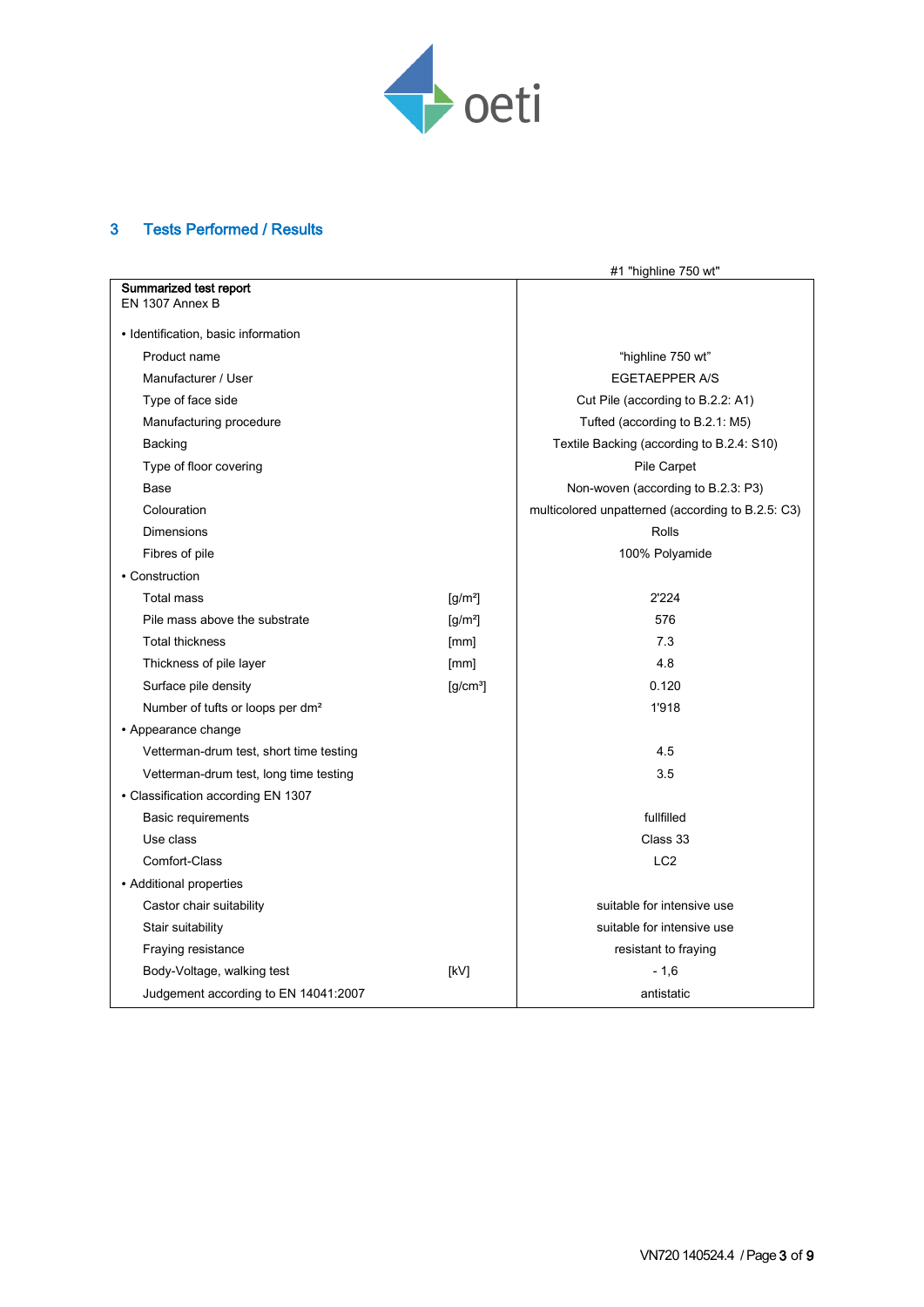

|                                                                             |               | #1 "highline 750 wt"     |
|-----------------------------------------------------------------------------|---------------|--------------------------|
| Description Of Specimen - Textile Floor Coverings<br>EN 1307                |               |                          |
| • Manufacturing procedure                                                   |               | tufted                   |
| • Structure of face side                                                    |               | cut pile                 |
| • Colouration of the surface                                                |               | multicolored unpatterned |
| • Primary backing                                                           |               | non-woven                |
| • Type of backing                                                           |               | <b>Textile Backing</b>   |
| • Type of fibres at face side                                               |               | 100% Polyamide           |
| • Dimensions                                                                |               | Rolls                    |
| • Description according to standard                                         |               | Floor covering with pile |
| <b>Mass Per Unit Area</b><br>ISO 8543 Textile Floor Coverings               |               |                          |
| • Number of specimen                                                        |               | 4                        |
| • Conditioning                                                              |               |                          |
| Temperature                                                                 | $[^{\circ}C]$ | 20                       |
| Air humidity                                                                | [%]           | 65                       |
| • Total mass                                                                |               |                          |
| Mean value                                                                  | $[g/m^2]$     | 2'224                    |
| Coefficient of variation                                                    | [%]           | 1.6                      |
| Confidence intervall (95%) abs. width                                       | $[g/m^2]$     | 58                       |
| <b>Mass Per Unit Area</b><br>ISO 8543 Pile Layer Of Textile Floor Coverings |               |                          |
| • Number of specimen                                                        |               | 4                        |
| • Conditioning                                                              |               |                          |
| Temperature                                                                 | $[^{\circ}C]$ | 20                       |
| Air humidity                                                                | [%]           | 65                       |
| • Total mass of pile                                                        |               |                          |
| Mean value                                                                  | $[g/m^2]$     | 576                      |
| Coefficient of variation                                                    | [%]           | 1.4                      |
| Confidence intervall (95%) abs. width                                       | $[g/m^2]$     | 13                       |
| Thickness Of Textile Floor Coverings<br><b>ISO 1765</b>                     |               |                          |
| • Number of specimen                                                        | 4             |                          |
| • Conditioning                                                              |               |                          |
| Temperature                                                                 | 20            |                          |
| Air humidity                                                                | 65            |                          |
| • Thickness                                                                 |               |                          |
| Mean value                                                                  | [mm]          | 7.3                      |
| Coefficient of variation                                                    | [%]           | 0.7                      |
| Confidence intervall (95%) abs. width                                       | [mm]          | 0.1                      |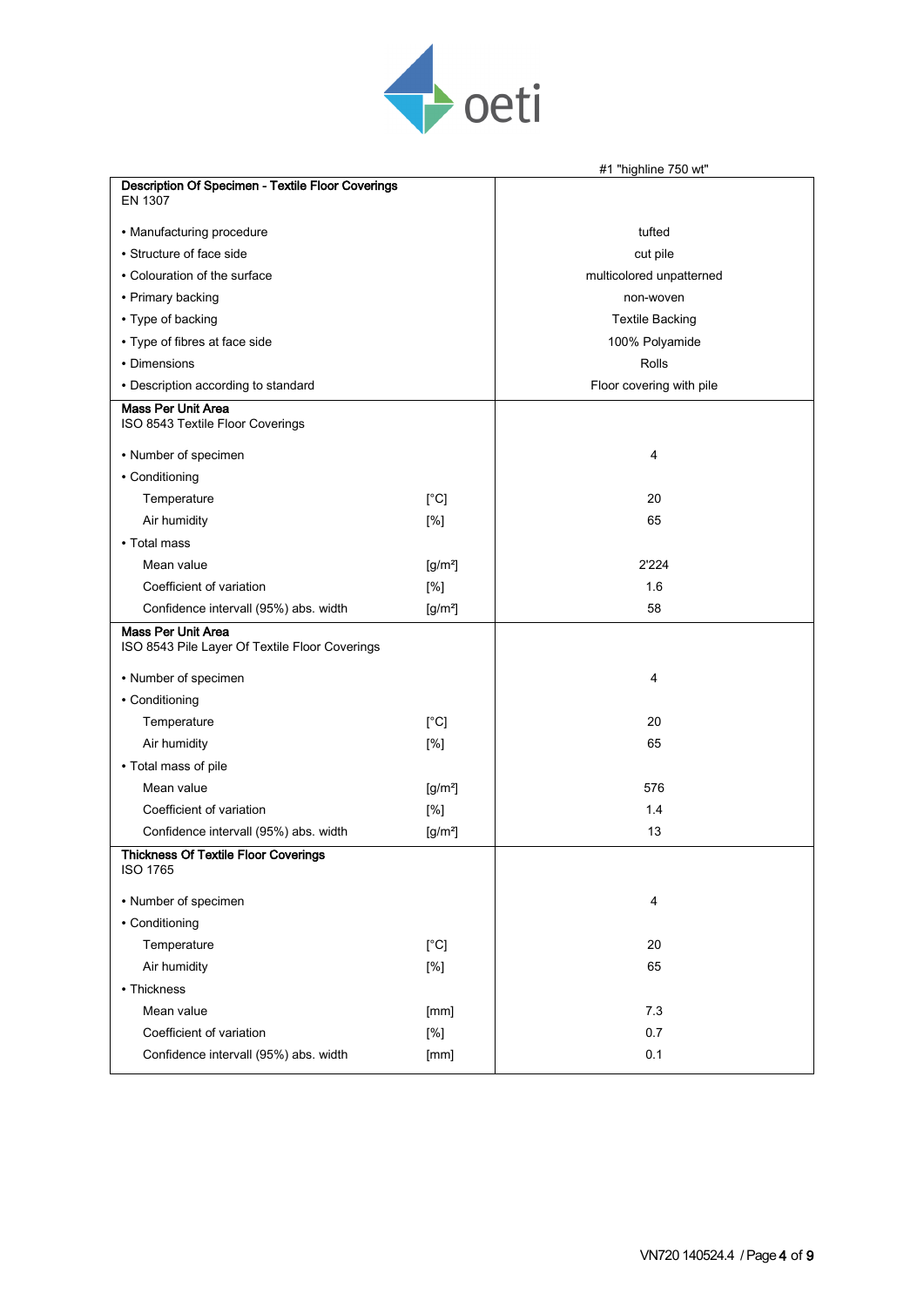

|                                                                                  |            | #1 "highline 750 wt" |
|----------------------------------------------------------------------------------|------------|----------------------|
| Thickness Wear Layer Of Textile Floor Coverings<br><b>ISO 1766</b>               |            |                      |
| • Number of specimen                                                             |            | $\overline{4}$       |
| • Conditioning                                                                   |            |                      |
| Temperature                                                                      | [°C]       | 20                   |
| Air humidity                                                                     | [%]        | 65                   |
| • Shearing methode                                                               |            |                      |
| • Thickness of wear layer                                                        |            |                      |
| Mean value                                                                       | [mm]       | 4.8                  |
| Coefficient of variation                                                         | [%]        | 0.5                  |
| Confidence intervall (95%) abs. width                                            | [mm]       | 0.1                  |
| <b>Pile Density</b><br><b>ISO 8543</b>                                           |            |                      |
| • Number of specimen                                                             |            | 1                    |
| • Pile material                                                                  |            | 100% Polyamide       |
| • Density of pile material                                                       | $[g/cm^3]$ | 1.14                 |
| • Mass of pile per unit area                                                     | $[g/m^2]$  | 576                  |
| • Thickness of pile layer                                                        | [mm]       | 4.8                  |
| • Surface pile density                                                           | $[g/cm^3]$ | 0.120                |
| • Relative surface pile density                                                  | [%]        | 10.5                 |
| Number Of Tufts Or Loops<br><b>ISO 1763</b>                                      |            |                      |
| • Number of specimen                                                             |            | $\overline{4}$       |
| • Number of tufts or loops / 10 cm                                               |            |                      |
| Longitudinal direction                                                           |            | 47.7                 |
| Cross direction                                                                  |            | 40.2                 |
| • Number of tufts or loops per dm <sup>2</sup>                                   |            | 1'918                |
| • Number of tufts or loops per m <sup>2</sup>                                    |            | 191'800              |
| Mass Loss - Lisson Pedal Wheel Methode<br>EN ISO 12951, Test A (EN 1963, Test A) |            |                      |
| • Number of specimen                                                             |            | $\overline{4}$       |
| • Mass loss per unit area                                                        |            | no mass loss         |
| • Relative mass loss                                                             |            | no mass loss         |
| • Tretradindex                                                                   |            | 4.6                  |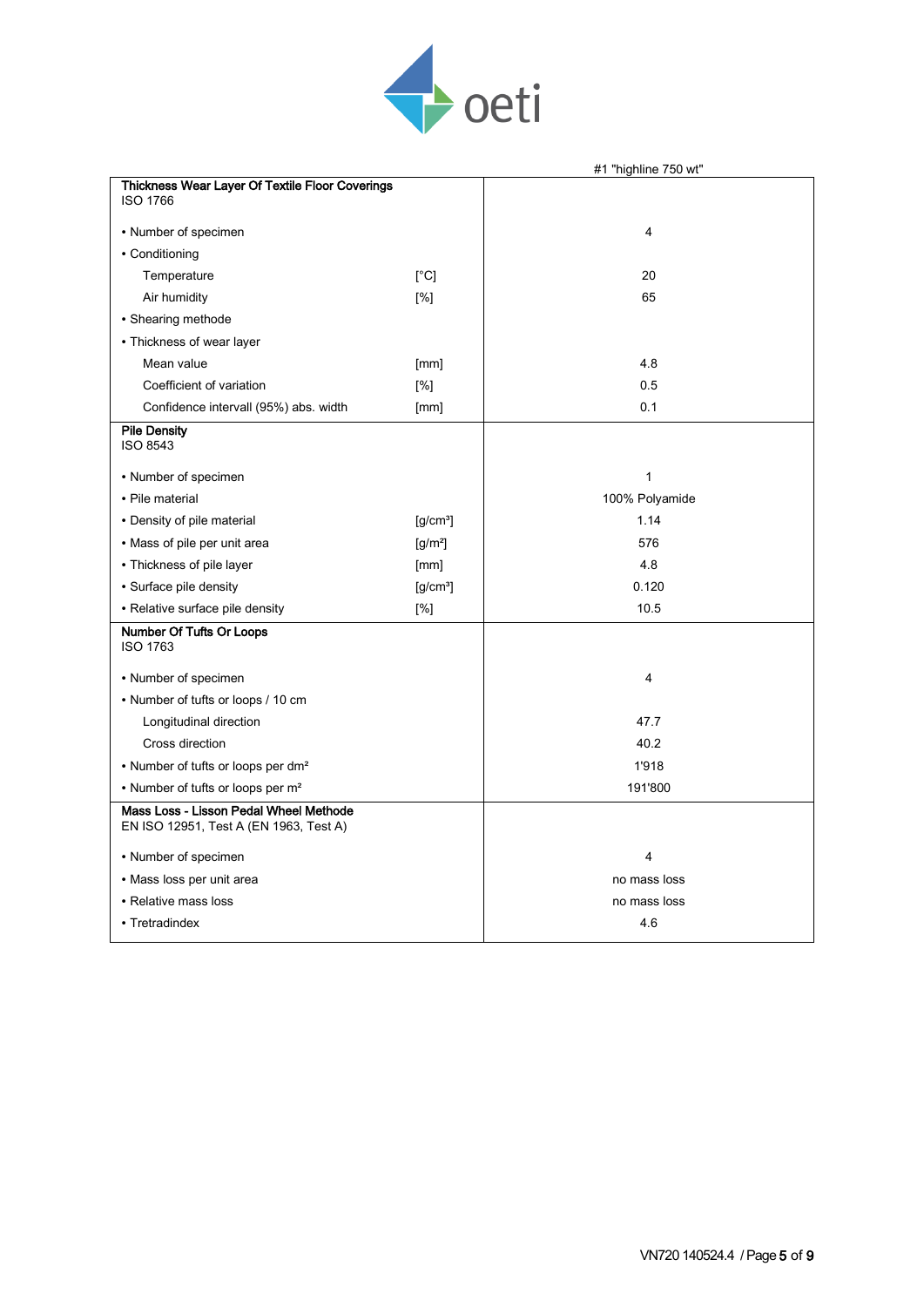

|                                                                       |         | #1 "highline 750 wt" |
|-----------------------------------------------------------------------|---------|----------------------|
| <b>Basic requirements</b>                                             |         |                      |
| EN 1307 - Textile floor covering with cut pile                        |         |                      |
| • Fibre bind - Cut pile - EN 1963 Methode A                           | [%]     | no mass loss         |
| • Basic requirements                                                  |         | fullfilled           |
| Changes in Appearance - Drum Test<br>ISO 10361 Method A / EN ISO 9405 |         |                      |
| • Used scale                                                          |         | ISO - B              |
| • Appearance change 5'000 cycles (if dominant: attribute)             |         |                      |
| Assessor 1                                                            | [grade] | 4.5                  |
| Assessor 2                                                            | [grade] | 4.0                  |
| Assessor 3                                                            | [grade] | 4.5                  |
| Median                                                                | [grade] | 4.5                  |
| Mean value                                                            | [grade] | 4.3                  |
| • Index of colour change 5'000 cycles                                 |         |                      |
| Assessor 1                                                            | [grade] | 4                    |
| Assessor 2                                                            | [grade] | 3                    |
| Assessor 3                                                            | [grade] | 4                    |
| Median                                                                | [grade] | 4                    |
| • Appearance change 20'000 cycles (if dominant: attribute)            |         |                      |
| Assessor 1                                                            | [grade] | 3.5                  |
| Assessor 2                                                            | [grade] | 3.0                  |
| Assessor 3                                                            | [grade] | 3.5                  |
| Median                                                                | [grade] | 3.5                  |
| Mean value                                                            | [grade] | 3.3                  |
| • Index of colour change 20'000 cycles                                |         |                      |
| Assessor 1                                                            | [grade] | 3                    |
| Assessor 2                                                            | [grade] | $2 - 3$              |
| Assessor 3                                                            | [grade] | 3                    |
| Median                                                                | [grade] | 3                    |
| • Damages by treatment                                                |         | none                 |
| Classification<br>EN 1307 - Textile floor covering with pile          |         |                      |
| • Appearance change - short time test                                 | [grade] | 4.5                  |
| • Appearance change - long time test                                  | [grade] | 3.5                  |
| • Level of use classification                                         |         | Class 33             |
| • Comfort-Class                                                       |         | LC <sub>2</sub>      |
|                                                                       |         |                      |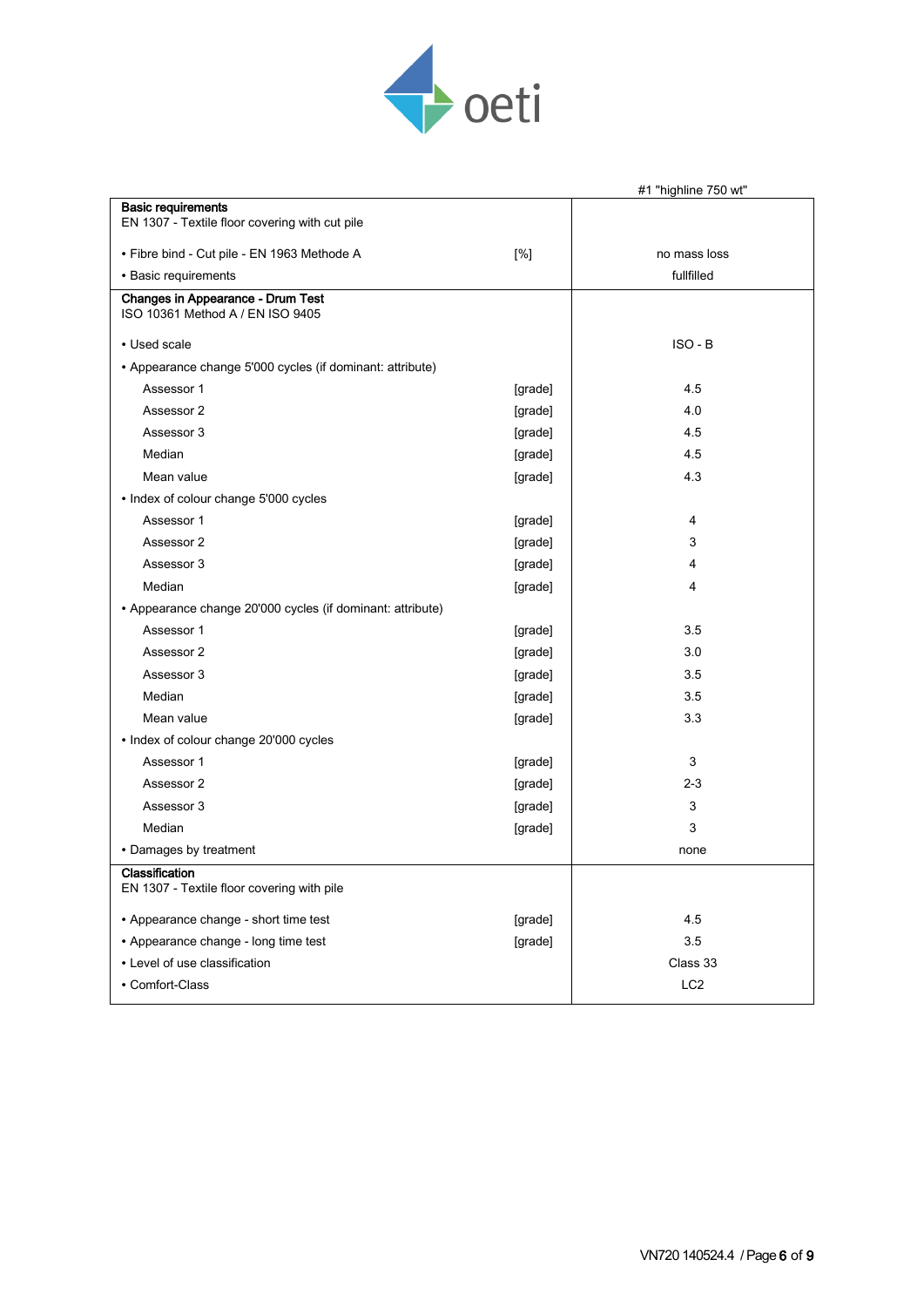

|                                                                                    |                             | #1 "highline 750 wt"       |
|------------------------------------------------------------------------------------|-----------------------------|----------------------------|
| Castor Chair Suitability Of Textile Floor Coverings<br>EN 985 Methode A / ISO 9405 |                             |                            |
| • Castors                                                                          | single swivel castor Type H |                            |
| · Specimen fixation                                                                |                             | double sided adhesive tape |
| • Used scale                                                                       |                             | $ISO-B$                    |
| • Appearance change 5'000 cycles (if dominant: attribute)                          |                             |                            |
| Assessor 1                                                                         | [grade]                     | 3.0                        |
| Assessor 2                                                                         | [grade]                     | 2.5                        |
| Assessor 3                                                                         | [grade]                     | 3.0                        |
| Median                                                                             | [grade]                     | 3.0                        |
| Mean value                                                                         | [grade]                     | 2.8                        |
| • Index of colour change 5'000 cycles                                              |                             |                            |
| Assessor 1                                                                         | [grade]                     | 3                          |
| Assessor 2                                                                         | [grade]                     | $3 - 4$                    |
| Assessor 3                                                                         | [grade]                     | $3-4$                      |
| Median                                                                             | [grade]                     | $3-4$                      |
| • Appearance change 25'000 cycles (if dominant: attribute)                         |                             |                            |
| Assessor 1                                                                         | [grade]                     | 2.0                        |
| Assessor 2                                                                         | [grade]                     | 1.5                        |
| Assessor 3                                                                         | [grade]                     | 2.0                        |
| Median                                                                             | [grade]                     | 2.0                        |
| Mean value                                                                         | [grade]                     | 1.8                        |
| • Index of colour change 25'000 cycles                                             |                             |                            |
| Assessor 1                                                                         | [grade]                     | $2 - 3$                    |
| Assessor 2                                                                         | [grade]                     | 3                          |
| Assessor 3                                                                         | [grade]                     | 3                          |
| Median                                                                             | [grade]                     | 3                          |
| • Damages by treatment                                                             | none                        |                            |
| • Castor chair index                                                               | 2.8                         |                            |
| • Castor chair suitability                                                         | Suitable for intensive use  |                            |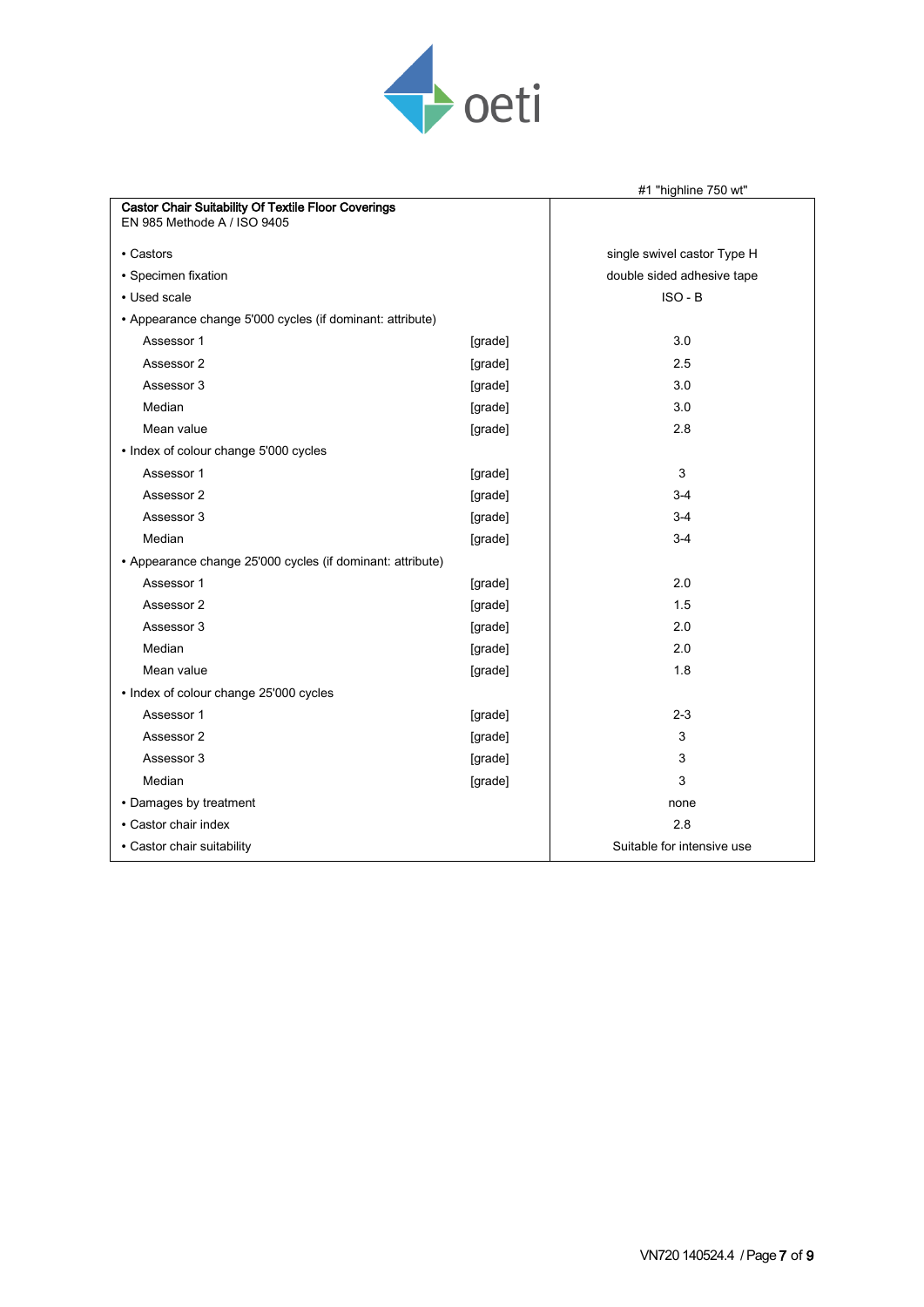

|                                                                                |                 | #1 "highline 750 wt"   |
|--------------------------------------------------------------------------------|-----------------|------------------------|
| <b>Suitability For Use On Stairs</b><br>EN ISO 12951, Test B (EN 1963, Test B) |                 |                        |
| • Number of specimen                                                           |                 | 4                      |
| • Median of appearance change in the edge area                                 | [grade]         | low                    |
| • Assessment                                                                   |                 | suitable for intensive |
| <b>Resistance To Fraying</b><br><b>EN 1814</b>                                 |                 |                        |
| • Number of specimen                                                           |                 | 4                      |
| • Kind of test sample                                                          |                 | sheets material        |
| • Description of cut edge after treatment                                      |                 |                        |
| Delamination                                                                   |                 | not occured            |
| Fraying                                                                        |                 | not occured            |
| Tuft loss / sprouting                                                          |                 | not occured            |
| Thread puller                                                                  |                 | not occured            |
| Release of fibers from the pile material                                       |                 | not occured            |
| • Assessment                                                                   |                 | resistant to fraying   |
| <b>Static Electrical Propensity - Walking Test</b><br>ISO 6356                 |                 |                        |
| • Number of specimen                                                           |                 | 1                      |
| • Testing climate                                                              |                 |                        |
| Temperature                                                                    | [°C]            | 23                     |
| Air humidity                                                                   | [%]             | 25                     |
| • Underlay                                                                     |                 | Rubber on metal plate  |
| • Sole-material                                                                | XS-664P Neolite |                        |
| • Pretreatment                                                                 | none            |                        |
| • Body-Voltage supplied condition                                              |                 |                        |
| 1. Measurement                                                                 | [kV]            | $-1,5$                 |
| 2. Measurement                                                                 | [kV]            | $-1,8$                 |
| 3. Measurement                                                                 | [kV]            | $-1,5$                 |
| Mean value                                                                     | [kV]            | $-1,6$                 |
| • Judgement according to EN 14041:2007                                         |                 | antistatic             |